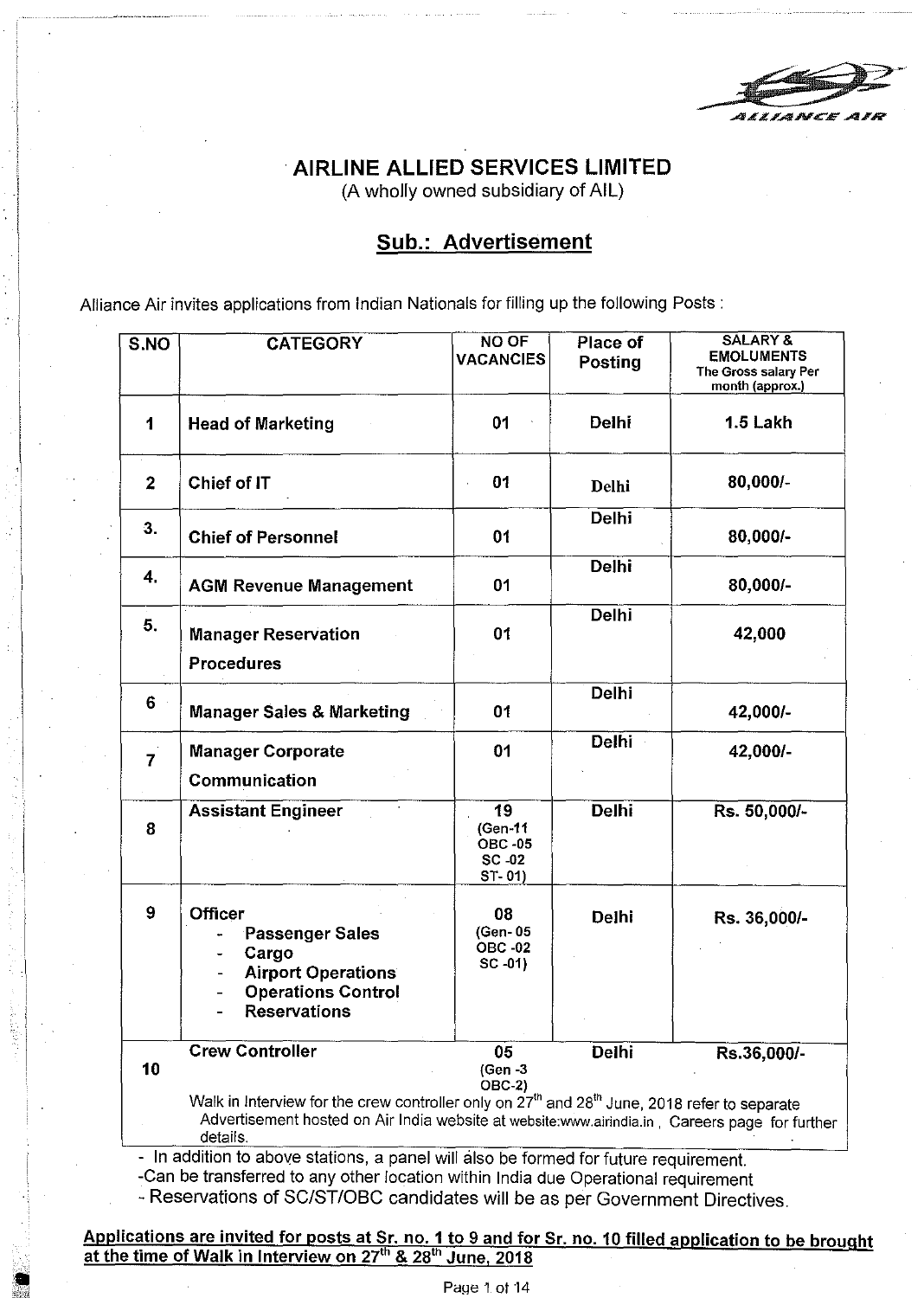# **The Elipibility Criteria for all posts is as on 01 <sup>5</sup> June, 2018 is given hereunder:-**

|                  | <b>Head of Marketing</b><br>1.                                                                                                                                                                             |
|------------------|------------------------------------------------------------------------------------------------------------------------------------------------------------------------------------------------------------|
| a. Qualification | Full time 2 yeas Masters Degree in Business Administration<br>with specialization in Marketing or its equivalent.                                                                                          |
| b. Experience    | Should have 07 years of experience in Sales and Marketing in Aviation<br>/ Hotel industry. The Experience should be Post Qualification.<br>Knowledge of an Airline Reservation System will be an advantage |
| c. Age           | Maximum 45 years (as on 01.06.2018)<br>(Upper age limit is relaxable by 5 Years for SC/ST & 3 Years for OBC<br>Candidates. Ex-Servicemen will be given age relaxation as per rules).                       |

# **2. Chief of IT**

a. **Qualification** 

Full time 4 years First Class B.E / B.Tech / B.Sc Engineering or its equivalent in Electronics / Telecom /Electrical / Instrumentation / IT / Computer Science. Or

Full time 2 years Masters in Computer Application.

#### b. **Necessary Experience** :

- 1. Minimum 5 years of post-qualification functional experience in IT Company I IT Department of an organization / Airline / Global Distribution System (GDS). The Experience should be Post Qualification
- 2. Should have expertise as:

Developer (including software development as extensions to the standard module). Or

Administrator Or Manager of the specific module.

Or

Tester specifically for User Acceptance and Testing/Programmer to Programmer.

Or

Business Analyst Or Technical Integrator Or Researcher.

In **at least three** of the following listed Clusters.

(Candidate should have expertise in **at least one** of the modules in a Cluster for claiming expertise of that Cluster).

- **Cluster 1** :Software Development LifeCycle (SDLC) /Software programming in any high level language (C, C++, Java, Python, VB.Net, ASP.Net etc.)/ Android or iOS development.
- **Cluster** 2:Database (Oracle, MS SQL, My SQL, DB2 etc.) and SQL.
- **Cluster** 3:1T Project Management/IT System Integration/ IT Security/ IT Network Data Centre/ Message Queuing (MQ).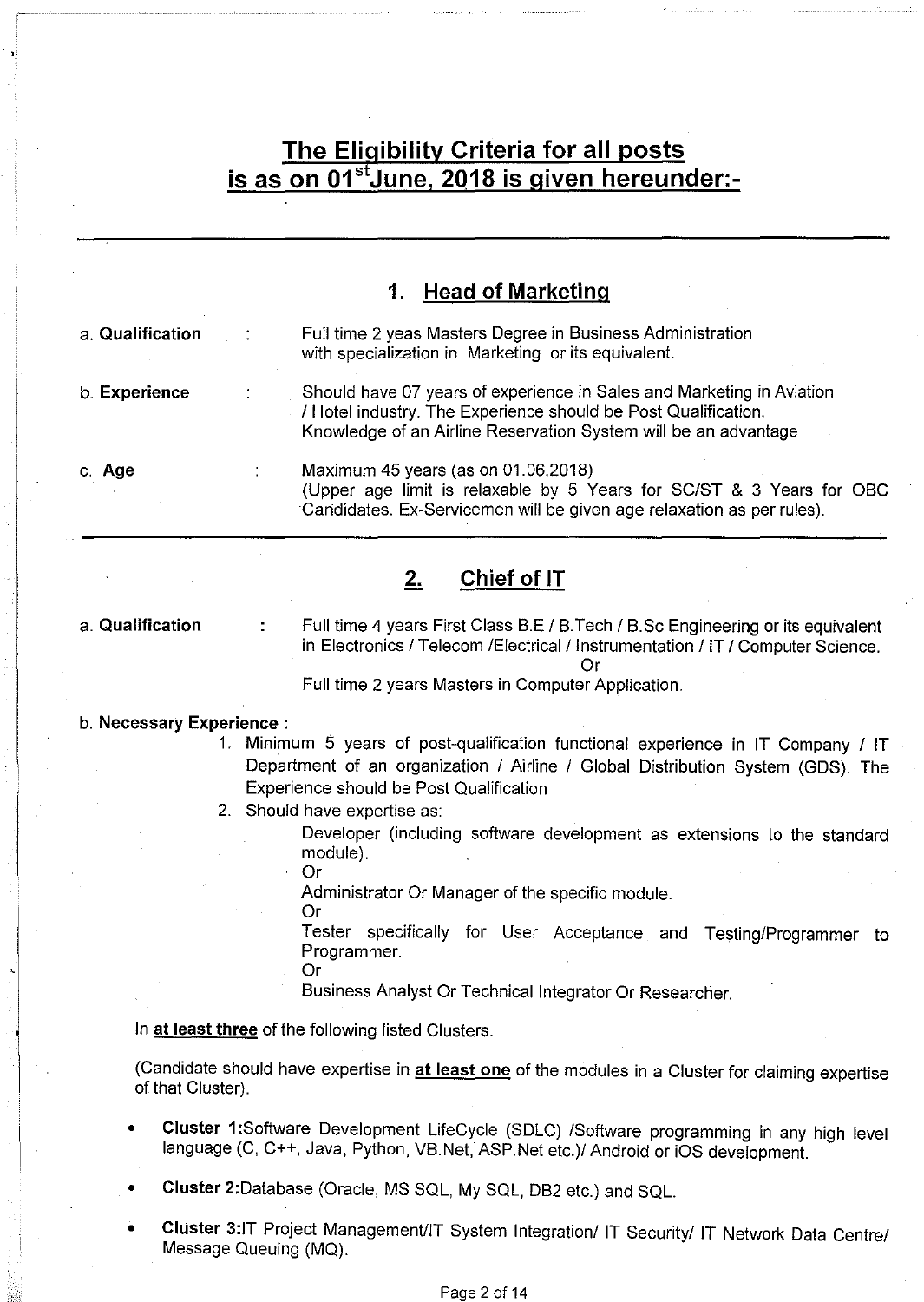- Cluster 4: Airline PSS (RES/DCS) / E Commerce / Cargo application/ Revenue Management / Revenue Accounting Software.
- Cluster 5: Airline Scheduling / Operations Control/ Flight Planning / Crew Management System.
- Cluster 6:ERP (SAP, RAMCO etc.).
- Cluster 7:Airline specific Operations Research/ Airline specific Statistical Research or Commercial Planning/ Data Analytics/ Cloud computing.

The experience spanning all Clusters should be for at least 3 years. Remaining experience for making a total of 5 years may be in other areas/role in IT.

The experience should be validated through documentary evidences and would be subject to verification through personal interview / written test.

c. Age

Maximum 45 years (as on 01.06.2018) (Upper age limit is relaxable by 5 Years for SC/ST & 3 Years for OBC Candidates. Ex-Servicemen will be given age relaxation as per rules).

|                  | 3.<br><b>Chief of Personnel</b>                                                                                                                                                      |
|------------------|--------------------------------------------------------------------------------------------------------------------------------------------------------------------------------------|
| a. Qualification | Full time 2 years Masters Degree in Business Administration with<br>specialization in Personnel Management or its equivalent                                                         |
| b. Experience    | Should have minimum of 05 years of experience in Personnel<br>Management / HR. The Experience should be Post Qualification                                                           |
| c. Age           | Maximum 45 years (as on 01.06.2018)<br>(Upper age limit is relaxable by 5 Years for SC/ST & 3 Years for OBC<br>Candidates. Ex-Servicemen will be given age relaxation as per rules). |

## 4. **AGM** Manager Revenue Management

a. Qualification  $\overline{\mathbf{r}}$ Full time 2 years MBA with specialization in Marketing

b. Experience

c. Age

Hotel industry. The Experience should be Post Qualification Maximum 45 years (as on 01.06.2018)

Minimum 5 years of experience in Revenue Management in Aviation /

(Upper age limit is relaxable by 5 Years for SC/ST & 3 Years for OBC Candidates. Ex-Servicemen will be given age relaxation as per rules).

## 5. Manager Reservation Procedures

a. Qualification b. Experience Graduate with Minimum 5 years of Aviation experience, in handling Passenger Reservation systems in Aviation. The Experience should be Post Qualification OR

> Full time 2 years MBA with Minimum 3 years of Aviation experience in handling Passenger Reservation systems in Aviation. The Experience should be Post Qualification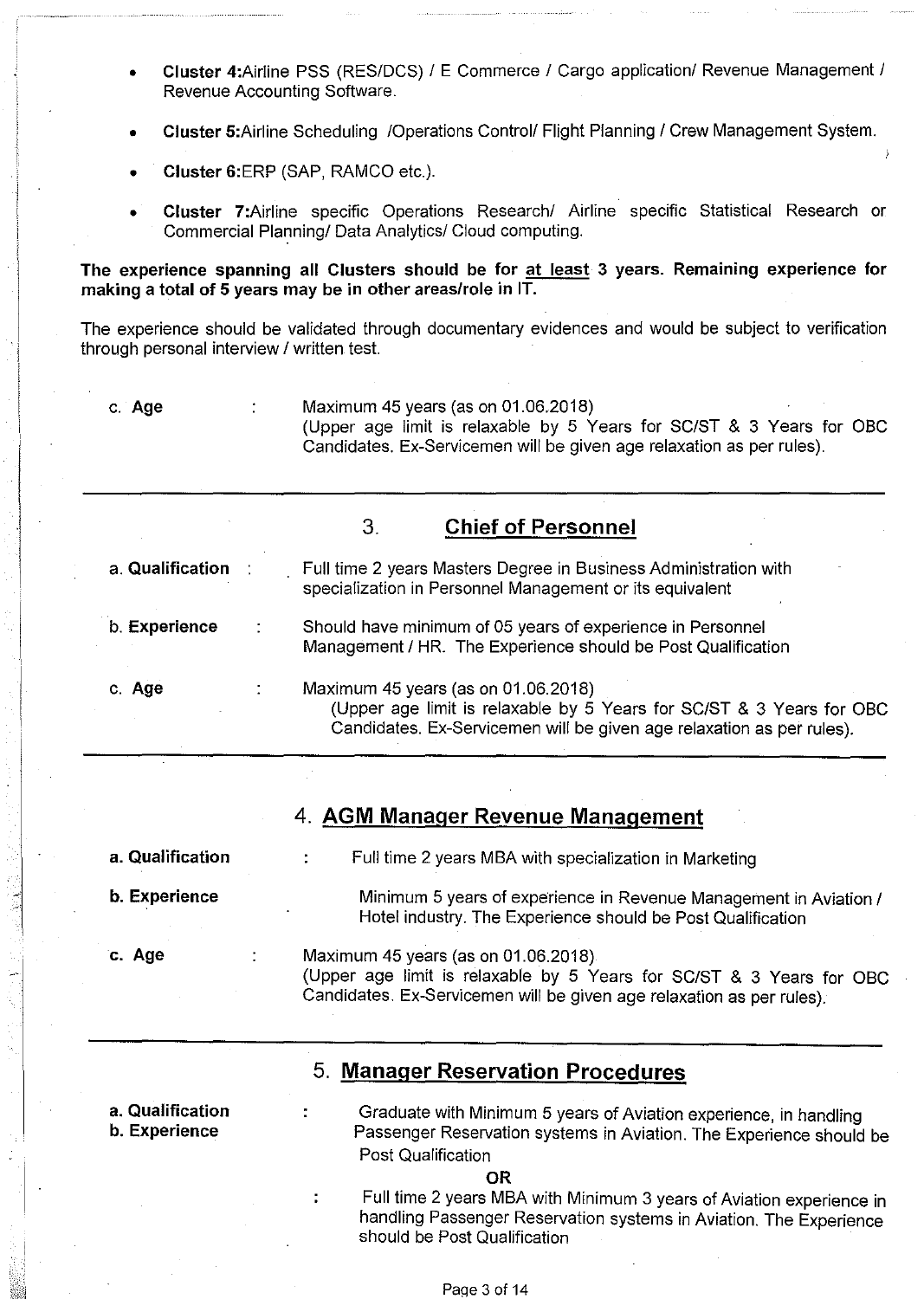**c. Age** 

#### Maximum 40 years (as on 01.06.2018)

(Upper age limit is relaxable by 5 Years for SC/ST & 3 Years for OBC Candidates. Ex-Servicemen will be given age relaxation as per rules).

| 6. Manager Sales& Marketing |  |  |
|-----------------------------|--|--|
|                             |  |  |

**a. Qualification b. Experience** 

 $\overline{\mathbf{r}}$ 

 $\ddot{\cdot}$ 

Graduate with Minimum 5 years of Aviation experience, in handling Sales and Marketing functions. The Experience should be Post **Qualification** 

#### **OR**

Full time 2 years MBA with Minimum 3 years of Aviation experience in handling Sales and Marketing functions. The Experience should be Post Qualification

**c. Age** 

Maximum 40 years (as on 01.06.2018) (Upper age limit is relaxable by 5 Years for SC/ST & 3 Years for OBC Candidates. Ex-Servicemen will be given age relaxation as per rules).

## **7. Manager Corporate Communication**

a. **Qualification**  b. **Experience**  c. **Age**  Full time 2 years Masters Degree /Post Graduate Diploma in Mass Communication Should have 05 years of experience in the related field preferably in Aviation The Experience should be Post Qualification Maximum 40 years (as on 01.06.2018) (Upper age limit is relaxable by 5 Years for SC/ST & 3 Years for OBC

## **8. ASSISTANT ENGINEERS**

**a. Qualification** 

4-years full time B.E. I B.Tech I B.Sc. (Engg.) in Electronics & Telecom / Electrical / Mechanical / Aeronautical / Instrumentation / Aerospace / IT / Computers or any allied branch of the above (From Govt. Recognised Institute) with 60% and above marks.

b. **Mandatory Experience** :

Three Years' Experience after completion of the qualification. Experience in Aviation will be given preference.

Candidates. Ex-Servicemen will be given age relaxation as per rules).

**c. Age** 

35 years (as on 01.06.2018) (Upper age limit is relaxable by 5 Years for SC/ST & 3 Years for OBC Candidates. Ex-Servicemen will be given age relaxation as per rules).

The Assistant Engineer incumbent would be positioned in any of the departments of the Airlines like Engineering, Production Planning, CAMO, Route Management, Corporate Planning, Operations, Flight Safety, etc.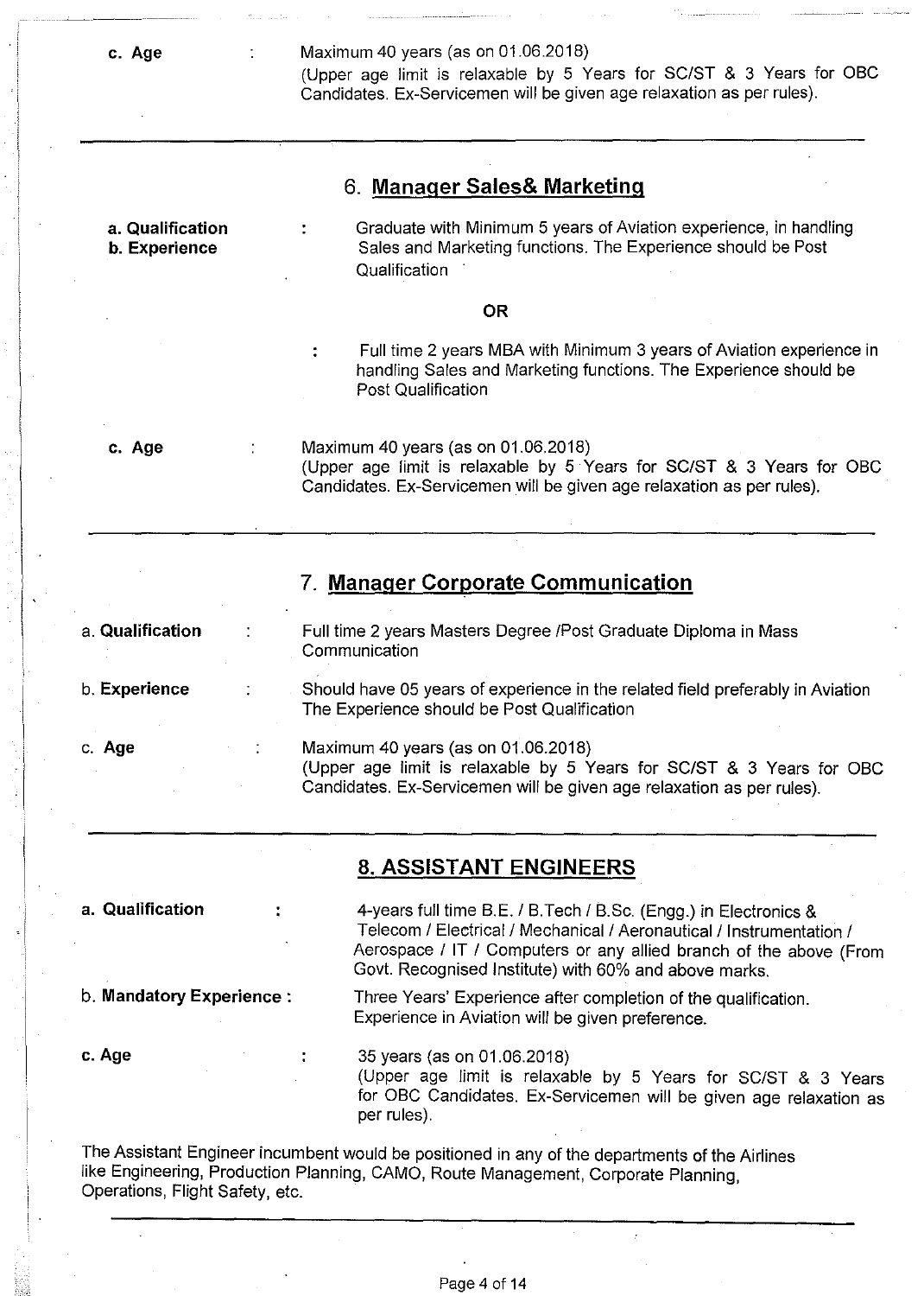•

 $\mathbf{I}$ 

| a. |           | - 01<br><b>Officer (Passenger Sales)</b>     |                                                                                                                                                                                                                                  |
|----|-----------|----------------------------------------------|----------------------------------------------------------------------------------------------------------------------------------------------------------------------------------------------------------------------------------|
|    |           | <b>Scheduling</b>                            |                                                                                                                                                                                                                                  |
|    | j.        | Qualification                                | : MBA in Marketing                                                                                                                                                                                                               |
|    | ii.       | <b>Mandatory Experience</b>                  | : Two Years Experience in Airline Passenger Sales and scheduling<br>The experience should be post qualification                                                                                                                  |
|    | iii.      | Age                                          | : 35 years (as on 01.06.2018)<br>(Upper age limit is relaxable by 5 Years for SC/ST & 3 Years<br>for OBC Candidates. Ex-Servicemen will be given age<br>relaxation as per rules).                                                |
| b. |           | 01<br>Officer (Cargo)                        |                                                                                                                                                                                                                                  |
|    | i.<br>ii. | Qualification<br><b>Mandatory Experience</b> | : MBA in Marketing.<br>: Two Years Experience in Airline Cargo Sales                                                                                                                                                             |
|    | iii.      | Age                                          | The experience should be post qualification<br>: 35 years (as on 01.06.2018)<br>(Upper age limit is relaxable by 5 Years for SC/ST & 3 Years<br>for OBC Candidates. Ex-Servicemen will be given age<br>relaxation as per rules). |
| С. |           | - 01<br><b>Officer (Reservation)</b>         |                                                                                                                                                                                                                                  |
|    | Ť.<br>ii. | Qualification<br><b>Mandatory Experience</b> | : Graduate.<br>: Three Years Experience of Airline Reservation and Ticketing<br>The experience should be post qualification                                                                                                      |
|    | iii.      | Age                                          | : 35 years (as on 01.06.2018)<br>(Upper age limit is relaxable by 5 Years for SC/ST & 3 Years<br>for OBC Candidates. Ex-Servicemen will be given age<br>relaxation as per rules).                                                |
| d. |           | <b>Officer (Airport Operations) - 02</b>     |                                                                                                                                                                                                                                  |
|    | ī.<br>ii. | Qualification<br><b>Mandatory Experience</b> | : Graduate<br>: Three Years Experience in Airport Handling.<br>The experience should be post qualification                                                                                                                       |
|    | iii.      | Age                                          | : 35 years (as on 01.06.2018)<br>(Upper age limit is relaxable by 5 Years for SC/ST & 3 Years<br>for OBC Candidates. Ex-Servicemen will be given age                                                                             |
| е. |           | <b>Officer (Operations Control)</b>          | relaxation as per rules).<br>- 03                                                                                                                                                                                                |
|    | i.<br>ij. | Qualification<br><b>Mandatory Experience</b> | : Graduate<br>: Three Years Experience in Scheduling or working in<br>operation control centre of an airline.<br>The experience should be post qualification                                                                     |
|    | iii.      | Age                                          | : 35 years (as on 01.06.2018)<br>(Upper age limit is relaxable by 5 Years for SC/ST & 3 Years<br>for OBC Candidates. Ex-Servicemen will be given age<br>relaxation as per rules).                                                |

Refer Selection Process/ Career details as per attached Annexure \*\*\*\*\*\*\*\*\*\*\*\*\*\*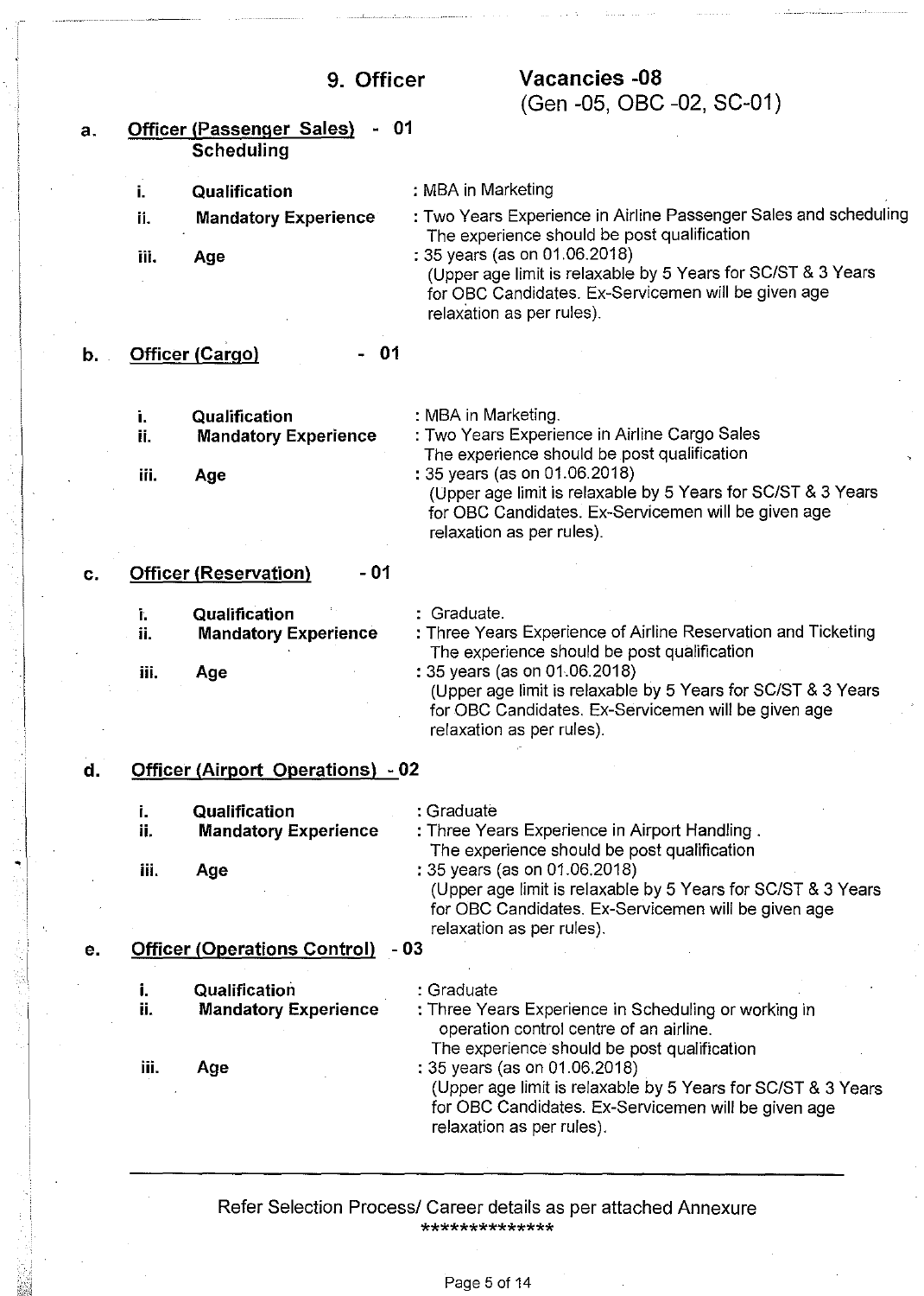# FOR POST OF Assistant Engineer

#### SELECTION PROCESS:

After scrutiny of applications, candidates who fulfil the laid down eligibility criteria will be required to undergo a laid down selection process / interview.

#### FIXED TERM EMPLOYMENT AGREEMENT :

Candidates would be required to execute Fixed Term Employment Agreement to serve the Company for a period of (Two) 02 years which may be extended for further period of Five (05) years based on requirement of the company and performance of the candidates .

The Assistant Engineer incumbent would be positioned in any of the departments of the Airlines like . Engineering, Production Planning, CAMO, Route Management, Corporate Planning, Operations, Flight Safety, etc.

#### EMOLUMENTS / SALARY :

Assistant Engineer selected under this appointment would be paid consolidated Salary of Rs. 50,000 per month as per Company's policy and growth would be as per table shown below :

|                                | <b>Designation</b>        |                                                                                                                           |
|--------------------------------|---------------------------|---------------------------------------------------------------------------------------------------------------------------|
| Years of Service               |                           | <b>Proposed Emoluments</b>                                                                                                |
| <b>Including</b><br>Experience |                           |                                                                                                                           |
| $3-4$                          |                           | 50000                                                                                                                     |
| $4 - 5$                        | <b>Assistant Engineer</b> | 55000                                                                                                                     |
|                                |                           | Extension of contract by 5 Years subject to Qualifying Exam/Personal Interview/<br><b>Satisfactory Performance Report</b> |
| $-5-6$                         |                           | 60000                                                                                                                     |
| $6 - 7$                        | Deputy Engineer           | 65000                                                                                                                     |
| $7 - 8$                        |                           | 70000                                                                                                                     |
| $8 - 9$                        |                           | 75000                                                                                                                     |
| $9 - 10$                       | Engineer                  | 80000                                                                                                                     |
|                                |                           | Extension of contract by 5 Years subject to Qualifying Exam/Personal Interview<br>and Satisfactory Performance Report     |
| $10 - 11$                      |                           | 85000                                                                                                                     |
| $11 - 12$                      |                           | 91000                                                                                                                     |
| $12 - 13$                      | Senior Engineer           | 97000                                                                                                                     |
| $13 - 14$                      |                           | 103000                                                                                                                    |
| 14-15                          |                           | 109000                                                                                                                    |
|                                |                           | Extension of contract by 5 Years subject to Qualifying Exam/Personal Interview<br>and Satisfactory Performance Report     |
| $15 - 16$                      |                           | 130000                                                                                                                    |
| $16 - 17$                      |                           | 138000                                                                                                                    |
| $17 - 18$                      | Asst. General Manager     | 146000                                                                                                                    |
| 18-19                          |                           | 154000                                                                                                                    |
| 19-20                          |                           | 162000                                                                                                                    |

#### Proposed Salary Structure of AASL Assistant Engineer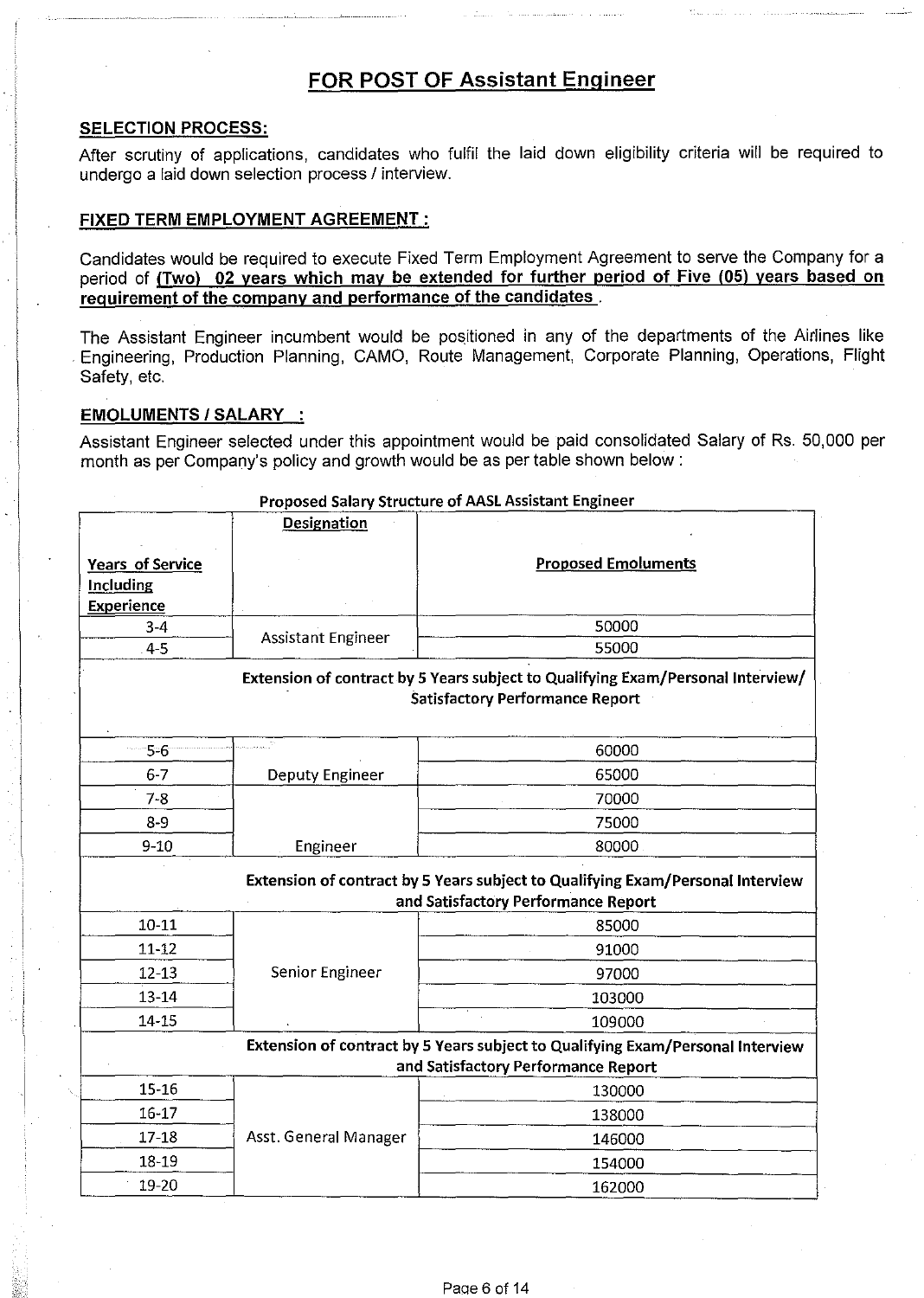# FOR POSTS AT (Sr. No. 1 to Sr. No. 9)

#### FIXED TERM EMPLOYMENT AGREEMENT:

All the Selected candidates will be appointed on a Fixed Term Employment Agreement for a period of 05 (Five) years (except for the post of Assistant Engineer which is 2 years). The Fixed Term Employment Agreement is extendable subject to satisfactory performance.

#### Benefits - Free / Concessional Air Passages

The Employee will be entitled for Concessional air passages/free air passages, for self and his/her declared family on the network of AIR INDIA each passage year as per company policy. The applicable taxes, levy, charges etc. shall be paid by the employee.

In addition all the above posts also carries other benefits such as Provident Fund, Gratuity etc., as per . rules.

#### How to Apply

I

Candidates who wish to apply, are advised to log on to Careers page of Website www.airindia.in, download and fill in the Application Format and send the application by Post / Speed post / courier at following address in an envelope that must be super scribed with the post. The required experience for all the posts is post qualification. If any candidate wants to apply for more than one post, he/she should submit separate applications for each post along with separate demand drafts(if applicable.)

| <b>Post Applied For</b>              |
|--------------------------------------|
|                                      |
| <b>Alliance Air</b>                  |
| <b>Personnel Department</b>          |
| Alliance Bhawan,                     |
| Domestic Terminal -1, I.G.I Airport, |
| <b>New Delhi-110037</b>              |

### The application should reach us by 29<sup>th</sup> June, 2018 on the above address. Applications received after 29<sup>th</sup> June, 2018 will not be entertained.

Applications received late / incomplete / mutilated or without any of the supporting documents with regard to eligibility criteria, Demand Draft (if applicable), will be rejected. Alliance Air will not be responsible for any postal delay / loss of any document during transit.

Applicants serving in Government/Semi-Government/Public Sector Undertakings should apply through proper channel.

Management reserves the right for change in above schedule/conditions, based on requirements.

Canvassing in any form will disqualify the candidates.

Candidates are required to submit following with application: -

- i) A duly filled in Application Form in the prescribed format which is available on Career Page of Website: www.airindia.in
- ii) A recent passport size photograph pasted in the space provided in the Application Format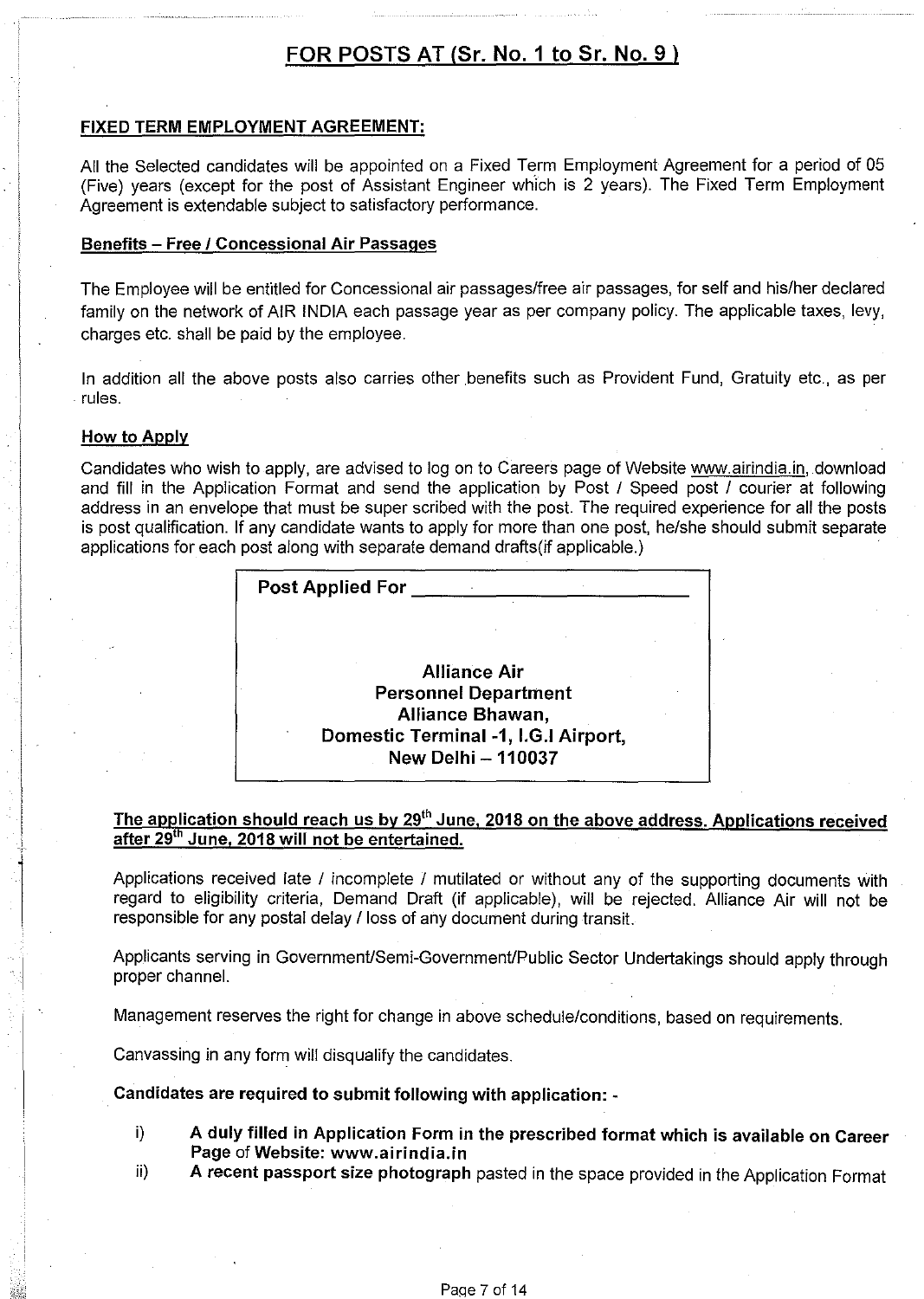- iii) **One set of photocopies of supporting testimonials for date of birth, caste, qualification, experience etc will be required to be submitted with application. Original certificates will be required at the time of Interview.**
- iv) **A Demand Draft for an amount of Rs.1,500/- (Rupees One Thousand Five hundred only)payable to Airline Allied Services Limited, payable at New Delhi (Not Applicable for SC I ST).**
- v) **Applicable for SC I ST I OBC Candidates ONLY** :Caste Certificate in the prescribed proforma issued by the appropriate authority. Candidates belonging to OBC Category will be required to attach the Caste Certificate in the proforma meant for Central Government employment." Candidates belonging to OBC category ,the category certificate should be in the prescribed format including the "Non -Creamy layer clause" issued by the Competent Authority for employment under Government of India and should be as per the Central list of OBC's published by Government of India. Please also note that the validity of "Non - Creamy layer" Certificate should not be older than 06 (Six) months from the date of eligibility criteria."

#### **TA.DA Reimbursement to ST I SC candidates**

Candidates belonging to Scheduled Caste/Scheduled Tribe categories will be entitled for reimbursement of second class return rail/bus fare from the nearest railway station i.e. from the address given in the application to Delhi / New Delhi on production of railway receipt/ticket, as per rules at the time of Interview only.

\*\*\*\*\*\*\*\*\*\*\*\*\*\*\*\*\*\*\*\*\*\*

### **Employees of Air India. AIESL. AIATSL AND AICL will not be considered for the above posts.**

Paae 8 of 14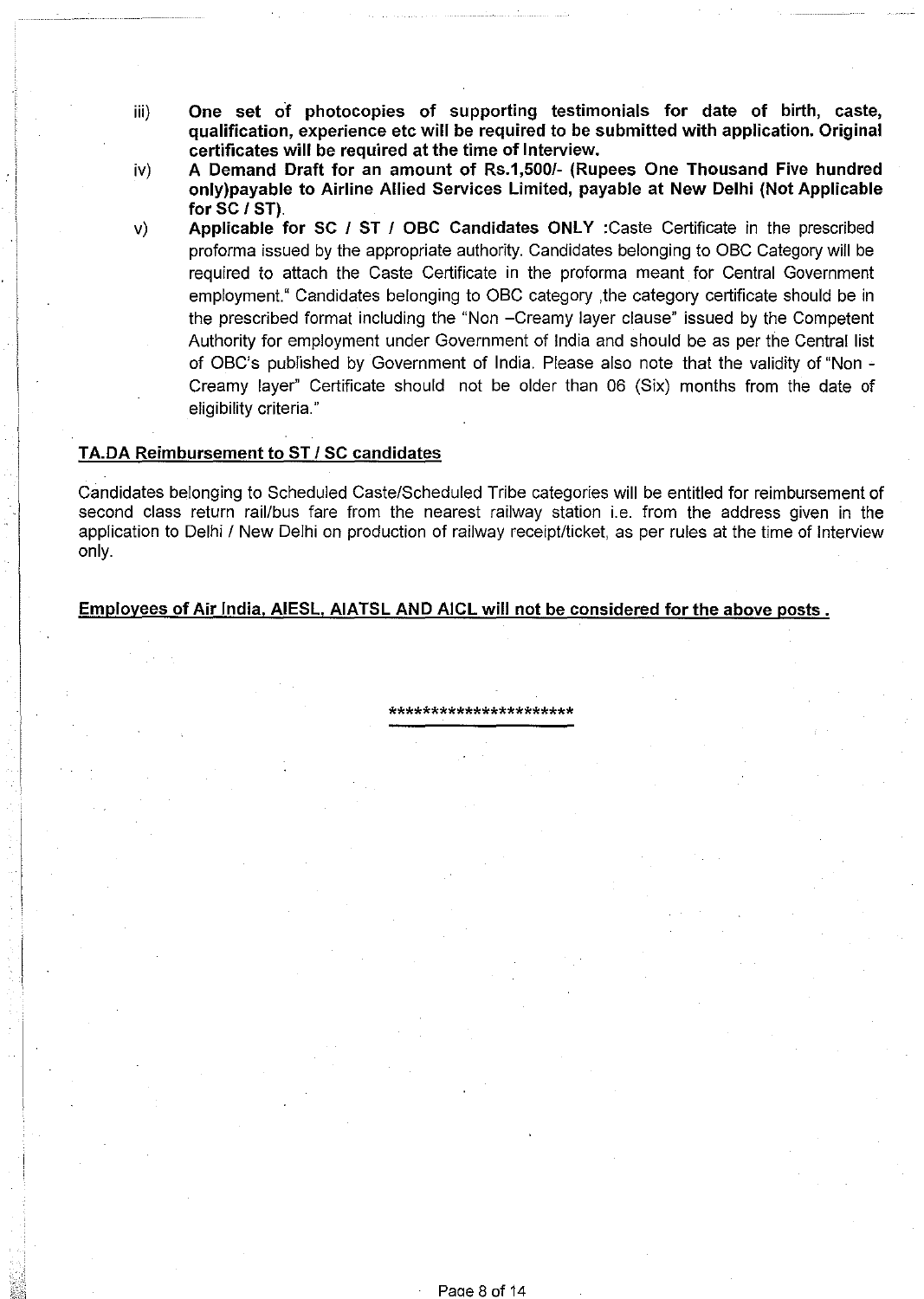# **Alliance Air**

(A wholly owned subsidiary of Air India Limited)

## **FORMAT OF APPLICATION**

For all posts at Sr. No. **1,** 3,4,5,6,7,8,9, Except for Chief of IT at Sr. No. 2 and Crew Controller at Sr. no. 10

Paste a recent Passport size photograph

(Please do not staple)

# POST APPLIED FOR: I. a/Name: b/ Father's Name: c/ Address: Pin Code \_\_\_\_\_\_\_\_\_\_\_\_\_\_ \_ d/ Contact Details: i) Telephone Nos.: ii) Mobile No.: iii) E-mail id: e/ Date of Birth:  $\sim$ fl Age (As on 01.06.2018)  $(Tears)$  (Months) (Days) g/ Nationality: h/ Religion: D D D D II. Category you belong to: (Please  $\vee$ ) GEN SC ST OBC

In case of OBC the certificate should be in the prescribed proforma for employment under Centre government.

State to which Belong $\_\_\_\_\_\_$ Serial number of the certificate in the Central List of OBC.:

는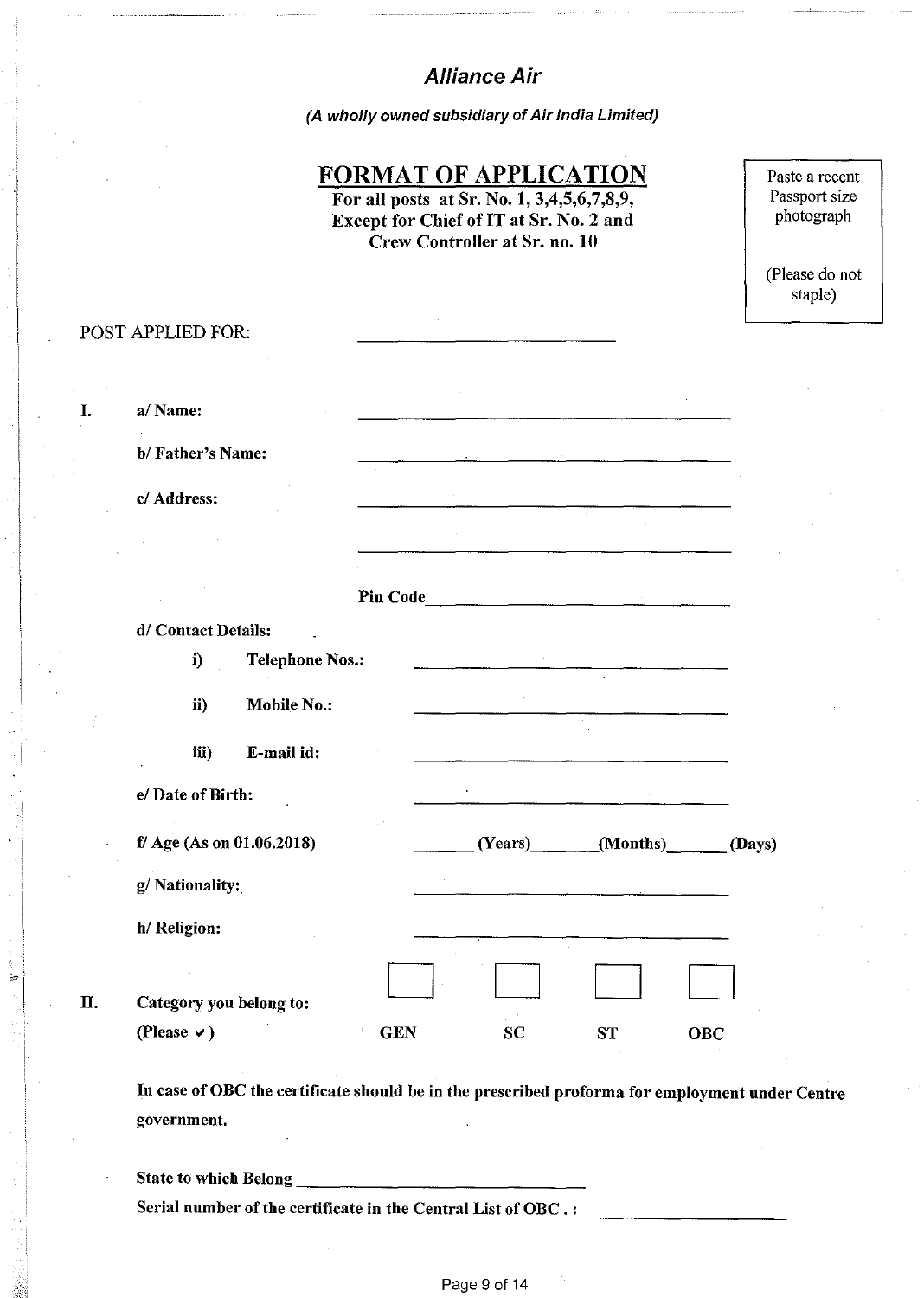III. Bank Draft No. \_\_\_\_\_\_\_ &Bank Draft Date: \_\_\_\_\_\_\_\_\_\_\_ .Bank Draft drawn

. IV. on: \_\_\_\_\_\_\_\_\_\_\_ (Not applicable in case of ST /SC Candidates)

## IV. Educational / Professional Qualifications: (10+2 onwards)

| <b>Year of Passing</b> | <b>Subjects</b>  | % age of Marks |  |
|------------------------|------------------|----------------|--|
|                        |                  |                |  |
|                        |                  |                |  |
|                        |                  |                |  |
|                        |                  |                |  |
|                        |                  |                |  |
|                        |                  |                |  |
|                        |                  |                |  |
|                        | University/Board |                |  |

YES

ŊΟ

v. Have you ever been employed? (Please  $\vee$ . If yes, give details):

# VI. Experience

| Organization | Designation | Period<br>From<br>To |  | Details of job<br>assignment | Last Salary<br>Drawn | Reason for<br>leaving |
|--------------|-------------|----------------------|--|------------------------------|----------------------|-----------------------|
|              |             |                      |  |                              |                      |                       |
|              |             |                      |  |                              |                      |                       |
|              |             |                      |  |                              |                      |                       |
|              |             |                      |  |                              |                      |                       |
|              |             |                      |  |                              |                      |                       |
|              |             | $\lambda$            |  |                              |                      |                       |
|              |             |                      |  |                              |                      |                       |
|              |             |                      |  |                              |                      |                       |
|              |             |                      |  |                              |                      |                       |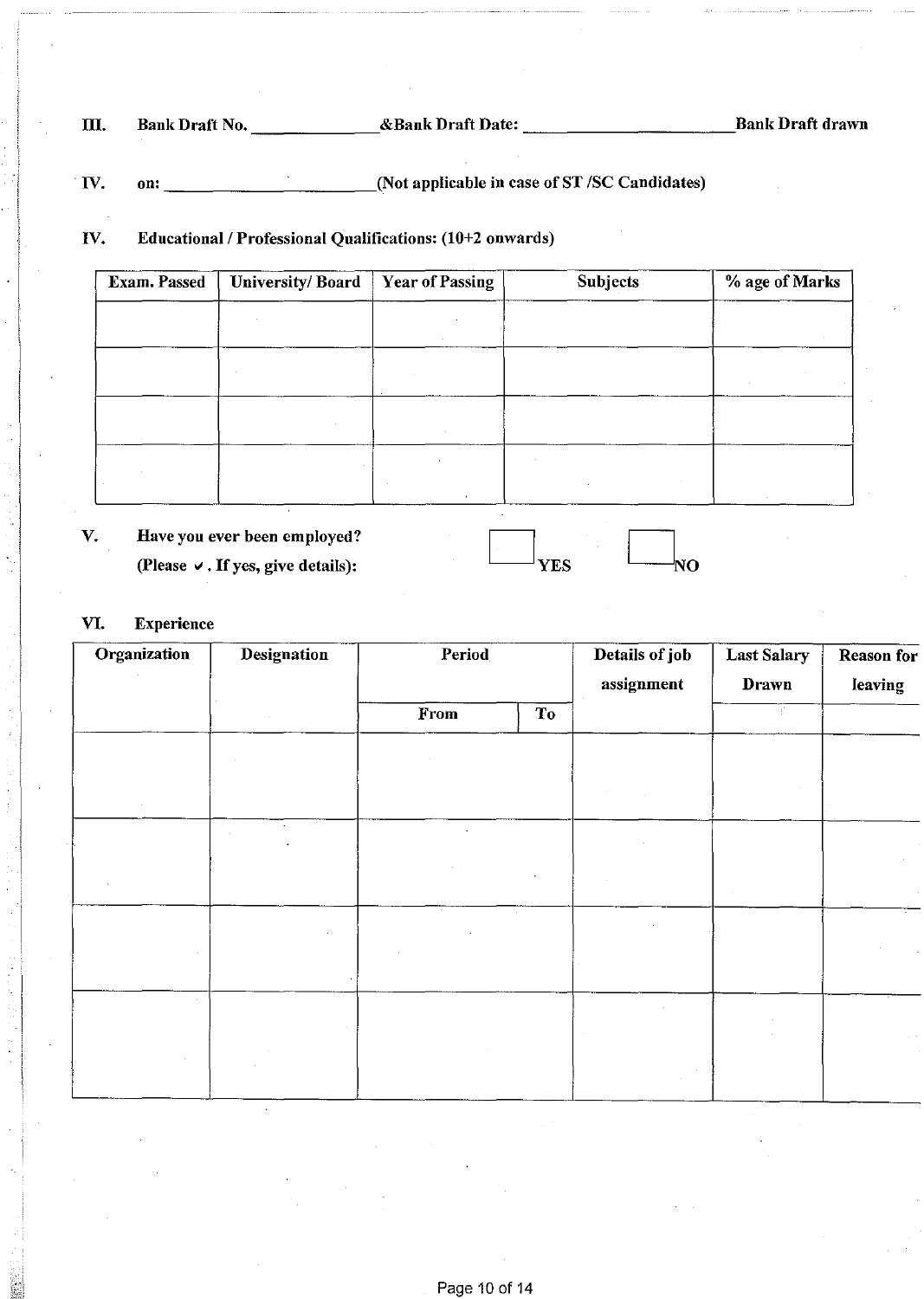VII. Passport Details

Number:-----------

Date of Issue : ----------

Date of Expiry: \_\_\_\_\_\_\_\_ \_

Any other information:

I hereby declare that the above information is correct to the best of my knowledge and belief. I undertake that if I have suppressed any factual information, my candidature wiH be rejected.

## Date: SIGNATURE OF CANDIDATE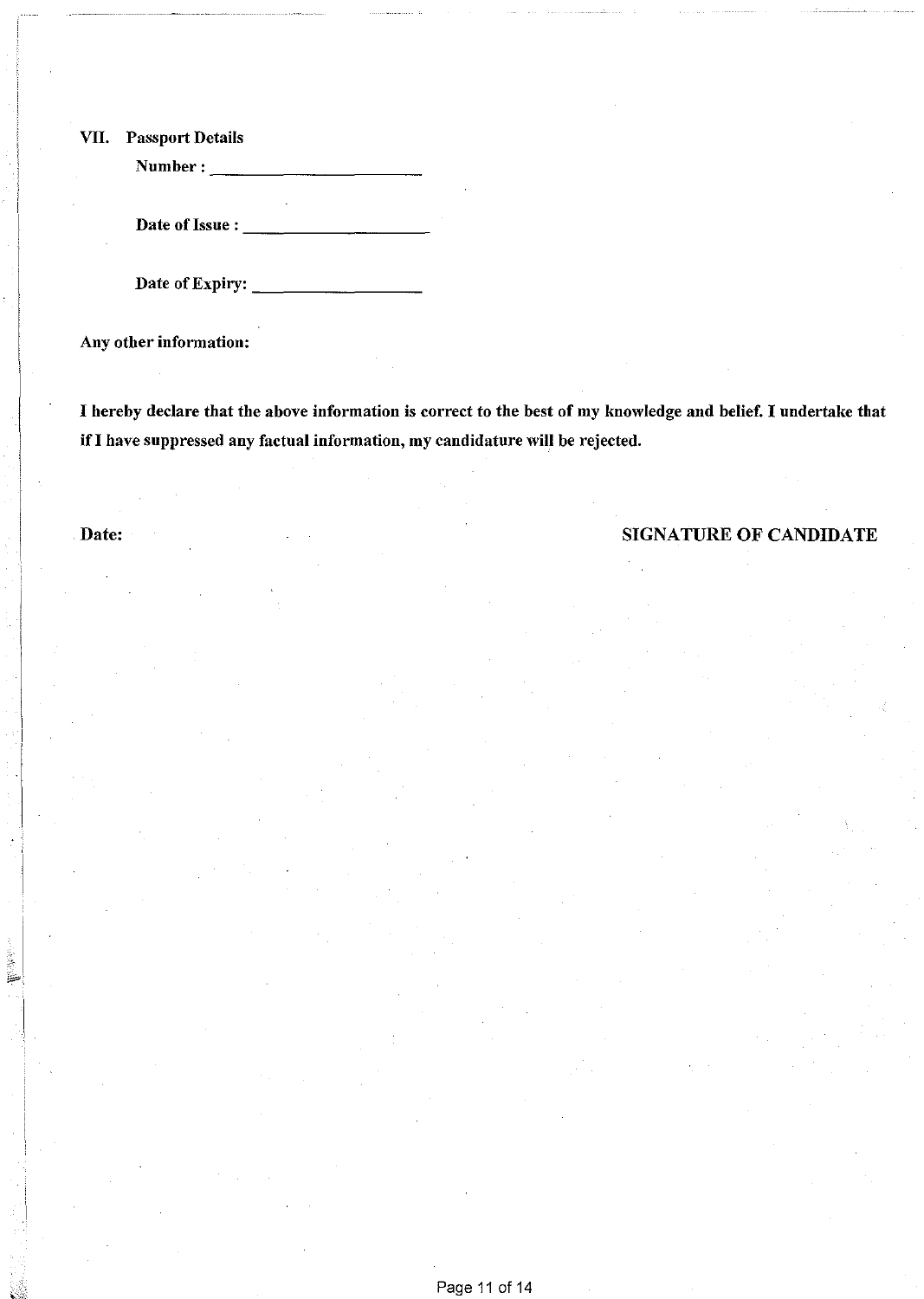# Alliance Air

(A wholly owned subsidiary of Air India Limited)

|    |                                                                                                                |            | <b>CHIEF OF IT at Sr. No. 2</b> | <b>APPLICATION FOR THE POST OF</b>                                                                                     | Paste a recent<br>Passport size |
|----|----------------------------------------------------------------------------------------------------------------|------------|---------------------------------|------------------------------------------------------------------------------------------------------------------------|---------------------------------|
|    |                                                                                                                |            |                                 |                                                                                                                        | photograph                      |
|    | POST APPLIED FOR:                                                                                              |            |                                 |                                                                                                                        | (Please do not<br>staple)       |
|    |                                                                                                                |            |                                 |                                                                                                                        |                                 |
| I. | a/Name:                                                                                                        |            |                                 |                                                                                                                        |                                 |
|    | b/Father's Name:                                                                                               |            |                                 |                                                                                                                        |                                 |
|    | c/ Address:                                                                                                    |            |                                 | <u> La componenta de la componenta de la componenta de la componenta de la componenta de la componenta de la compo</u> |                                 |
|    |                                                                                                                |            |                                 |                                                                                                                        |                                 |
|    |                                                                                                                |            | Pin Code                        |                                                                                                                        |                                 |
|    | d/ Contact Details:                                                                                            |            |                                 |                                                                                                                        |                                 |
|    | <b>Telephone Nos.:</b><br>i)                                                                                   |            |                                 |                                                                                                                        |                                 |
|    | ii)<br>Mobile No.:                                                                                             |            |                                 |                                                                                                                        |                                 |
|    | iii)<br>E-mail id:                                                                                             |            |                                 |                                                                                                                        |                                 |
|    | e/Date of Birth:                                                                                               |            |                                 |                                                                                                                        |                                 |
|    | f/ Age (As on 01.06.2018)                                                                                      |            | (Years)                         | (Months)                                                                                                               | (Days)                          |
|    | g/Nationality:                                                                                                 |            |                                 |                                                                                                                        |                                 |
|    | h/ Religion:                                                                                                   |            |                                 |                                                                                                                        |                                 |
| П. | Category you belong to:                                                                                        |            |                                 |                                                                                                                        |                                 |
|    | (Please $\vee$ )                                                                                               | <b>GEN</b> | <b>SC</b>                       | <b>ST</b><br><b>OBC</b>                                                                                                |                                 |
|    | In case of OBC the certificate should be in the prescribed proforma for employment under Centre<br>government. |            |                                 |                                                                                                                        |                                 |
|    |                                                                                                                |            |                                 |                                                                                                                        |                                 |

Serial number of the certificate in the Central List of OBC.: -<br><del>-----------------</del>

State to which Belong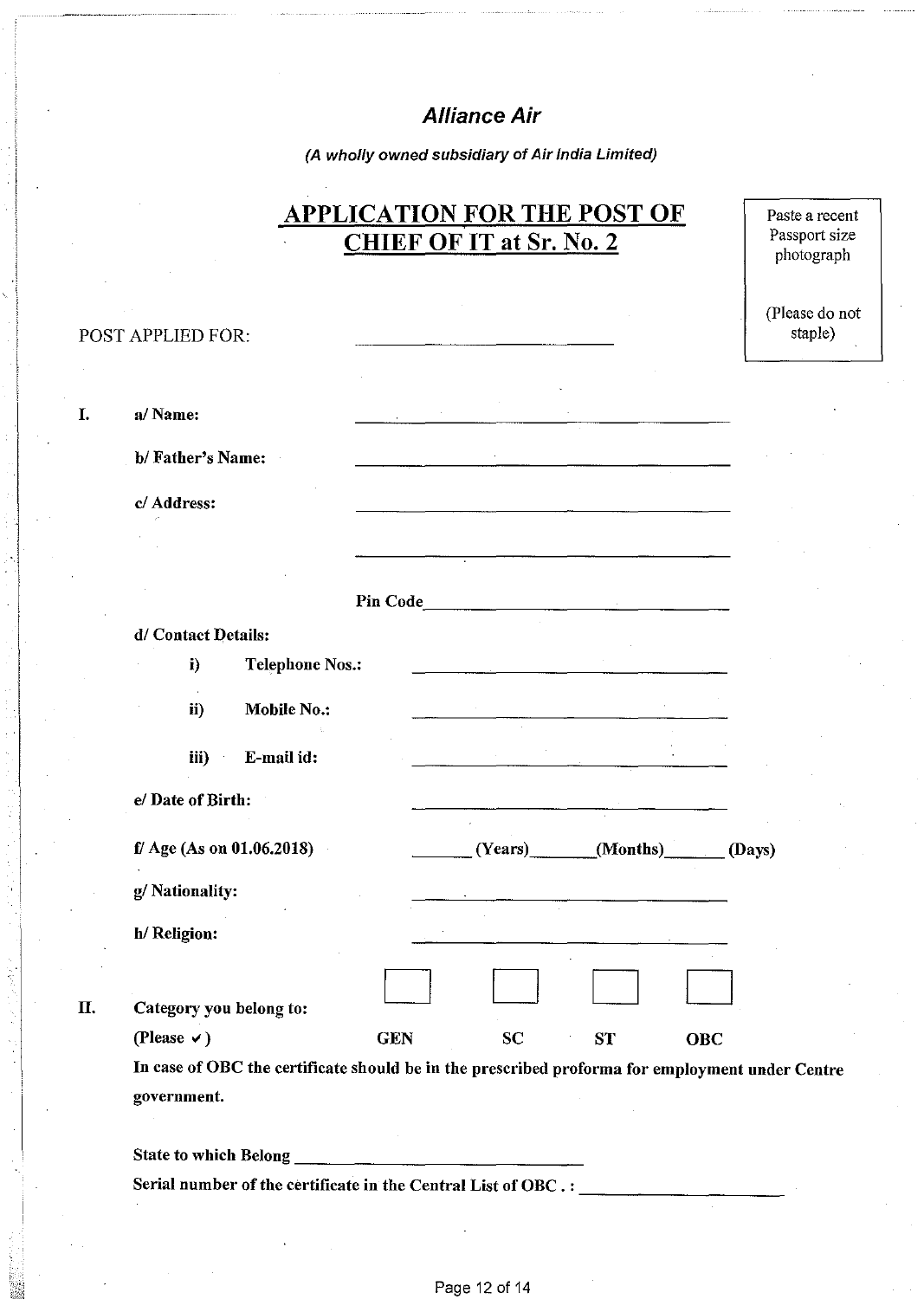V. Bank Draft No. \_\_\_\_\_\_\_\_\_\_\_\_\_&Bank Draft Date: \_\_\_\_\_\_\_\_\_\_\_\_\_\_\_\_\_\_\_\_\_\_\_\_\_\_\_\_\_\_\_Bank Draft drawn on: \_\_\_\_\_\_\_\_\_\_\_\_\_\_\_\_\_\_\_\_\_\_\_\_\_\_\_\_\_\_(Not applicable in case of ST /SC Candidates)

VI. Educational / Professional Qualifications: (10+2 onwards)

#### IV. Educational / Professional Qualifications: (10+2 onwards)

| University/Board | <b>Year of Passing</b> | Subjects | % age of Marks |  |
|------------------|------------------------|----------|----------------|--|
|                  | $\ddotsc$              |          |                |  |
|                  |                        |          |                |  |
|                  |                        |          |                |  |
|                  |                        |          |                |  |
|                  |                        |          |                |  |
|                  |                        |          |                |  |
|                  |                        |          |                |  |
|                  |                        |          |                |  |

v. Have you ever been employed? (Please  $\vee$ . If yes, give details):

| יש |  | . . |
|----|--|-----|

#### VI. Experience

**NEWS** 

| <b>Organization</b> | <b>Designation</b> | Role* | Cluster** | Period |                | Details of job | Last                          | Reason         |
|---------------------|--------------------|-------|-----------|--------|----------------|----------------|-------------------------------|----------------|
|                     |                    |       |           | From   | T <sub>o</sub> | assignment     | <b>Salary</b><br><b>Drawn</b> | for<br>leaving |
|                     |                    |       |           |        |                |                |                               |                |
|                     | $\bullet$          |       | $\sim$    |        |                |                |                               |                |
|                     |                    |       |           |        |                |                |                               |                |
|                     |                    |       |           |        |                |                |                               |                |
|                     |                    |       |           |        |                |                |                               |                |

\*Roles - Developer / Tester / Administrator / Manager / Business Analyst / Technical Integrator / Researcher \*\* Mention cluster no. and module as mentioned in the advertisement.

Note~ All fields in Section VI (the above section) is mandatorily to be filled.